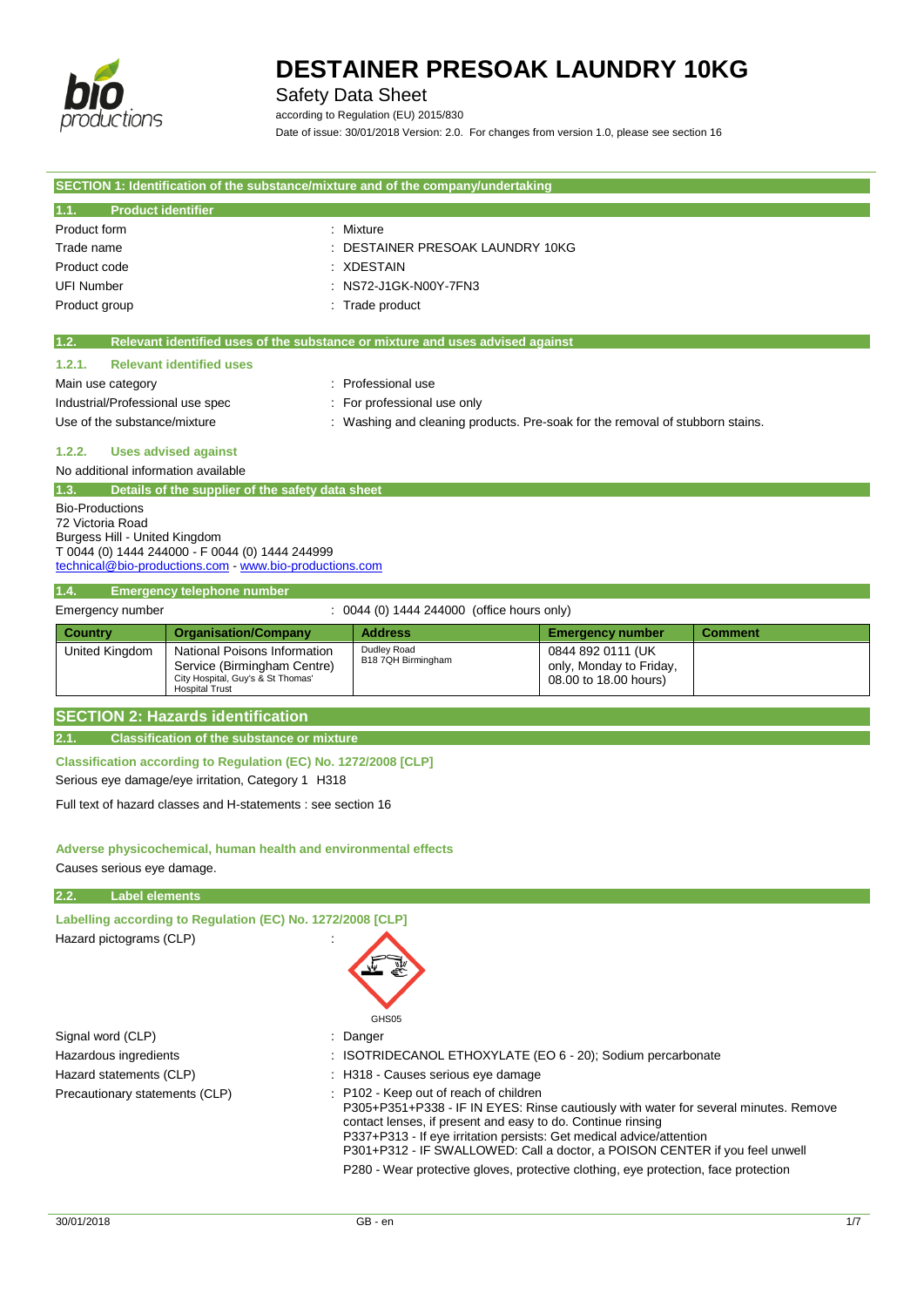Safety Data Sheet

according to Regulation (EU) 2015/830

Detergent Regulation: Labelling of contents Contains: Phosphates 15-30%; Oxygen based bleaching agents 5-15%, Non-ionic surfactants - <5%;

Enzymes, Subtilisin

#### **2.3. Other hazards**

No additional information available

## **SECTION 3: Composition/information on ingredients**

## **3.1. Substance**

Not applicable

### **3.2. Mixture**

| <b>Name</b>                          | <b>Product identifier</b>                                                                           | $\frac{9}{6}$ | <b>Classification according to</b><br><b>Requlation (EC) No.</b><br>1272/2008 [CLP] |
|--------------------------------------|-----------------------------------------------------------------------------------------------------|---------------|-------------------------------------------------------------------------------------|
| sodium carbonate                     | (CAS No) 497-19-8<br>(EC no) 207-838-8<br>(EC index no) 011-005-00-2<br>(REACH-no) 01-2119485498-19 | $10 - 30$     | Eye Irrit. 2, H319                                                                  |
| Sodium percarbonate                  | (CAS No) 15630-89-4<br>(EC no) 239-707-6<br>(REACH-no) 01-2119457268-30                             | $10 - 30$     | Ox. Sol. 2, H272<br>Acute Tox. 4 (Oral), H302<br>Eye Dam. 1, H318                   |
| ISOTRIDECANOL ETHOXYLATE (EO 6 - 20) | (CAS No) 24938-91-8                                                                                 | $1 - 3$       | Acute Tox. 4 (Oral), H302<br>Eye Dam. 1, H318                                       |

#### Full text of H-statements: see section 16

| <b>SECTION 4: First aid measures</b> |  |
|--------------------------------------|--|
|--------------------------------------|--|

| <b>Description of first aid measures</b><br>4.1.                            |                                                                                                                                                              |
|-----------------------------------------------------------------------------|--------------------------------------------------------------------------------------------------------------------------------------------------------------|
| First aid measures general                                                  | If you feel unwell, seek medical advice (show the label where possible)                                                                                      |
| First-aid measures after inhalation                                         | Remove person to fresh air and keep comfortable for breathing.                                                                                               |
| First-aid measures after skin contact                                       | Wash skin with plenty of water.                                                                                                                              |
| First-aid measures after eye contact                                        | Rinse eyes with water as a precaution.                                                                                                                       |
| First aid advice Ingestion                                                  | Do not give anything by mouth to an unconscious person. Wash mouth out with water, then<br>drink pleanty of water. Do NOT induce vomiting.                   |
| 4.2.<br>Most important symptoms and effects, both acute and delayed         |                                                                                                                                                              |
| Symptoms/injuries after eye contact                                         | : Serious damage to eyes.                                                                                                                                    |
| 4.3.                                                                        | Indication of any immediate medical attention and special treatment needed                                                                                   |
| Treat symptomatically.                                                      |                                                                                                                                                              |
| <b>SECTION 5: Firefighting measures</b>                                     |                                                                                                                                                              |
| <b>Extinguishing media</b><br>5.1.                                          |                                                                                                                                                              |
| Suitable extinguishing media                                                | The product is not flammable. Use extinguishing agent suitable for surrounding fire. Water<br>spray. Dry powder. Foam.                                       |
| Special hazards arising from the substance or mixture<br>5.2.               |                                                                                                                                                              |
| Hazardous decomposition products in case of<br>fire                         | : Toxic fumes may be released.                                                                                                                               |
| 5.3.<br><b>Advice for firefighters</b>                                      |                                                                                                                                                              |
| Protection during firefighting                                              | Do not attempt to take action without suitable protective equipment. Self-contained breathing<br>apparatus. Complete protective clothing.                    |
| <b>SECTION 6: Accidental release measures</b>                               |                                                                                                                                                              |
| 6.1.<br>Personal precautions, protective equipment and emergency procedures |                                                                                                                                                              |
| 6.1.1.<br>For non-emergency personnel                                       |                                                                                                                                                              |
| <b>Emergency procedures</b>                                                 | : Ventilate spillage area. Avoid contact with skin and eyes.                                                                                                 |
| 6.1.2.<br>For emergency responders                                          |                                                                                                                                                              |
| Protective equipment                                                        | Do not attempt to take action without suitable protective equipment. For further information<br>refer to section 8: "Exposure controls/personal protection". |
| 6.2.<br><b>Environmental precautions</b>                                    |                                                                                                                                                              |
| Avoid release to the environment.                                           |                                                                                                                                                              |

1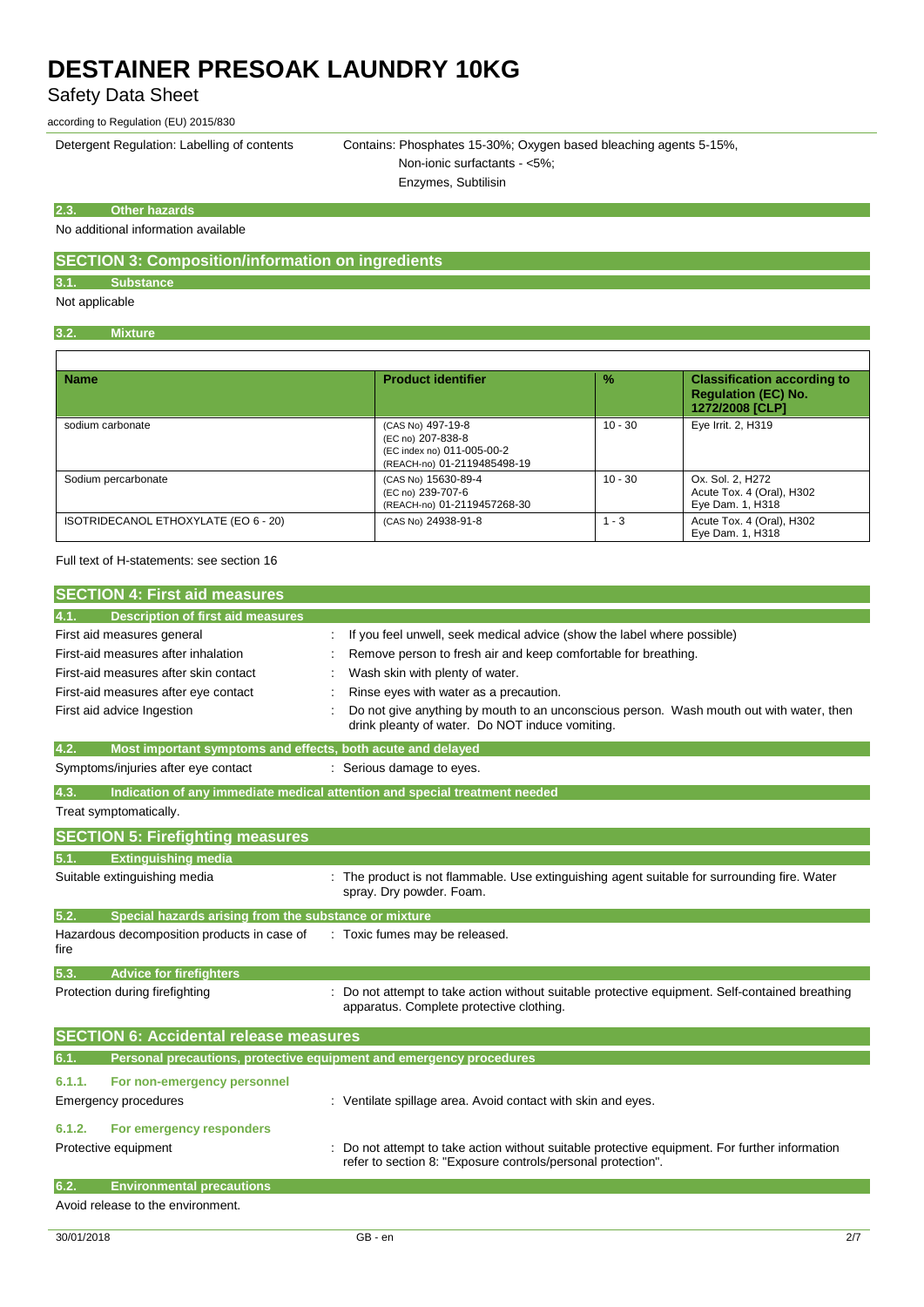Safety Data Sheet

according to Regulation (EU) 2015/830

| 6.3.<br>Methods and material for containment and cleaning up         |                                                                                                                       |
|----------------------------------------------------------------------|-----------------------------------------------------------------------------------------------------------------------|
| Methods for cleaning up                                              | Recover mechanically the product.                                                                                     |
| Other information                                                    | Dispose of materials or solid residues at an authorized site.                                                         |
| <b>Reference to other sections</b><br>6.4.                           |                                                                                                                       |
| For further information refer to section 13.                         |                                                                                                                       |
| <b>SECTION 7: Handling and storage</b>                               |                                                                                                                       |
| <b>Precautions for safe handling</b>                                 |                                                                                                                       |
| Precautions for safe handling                                        | Ensure good ventilation of the work station. Avoid contact with skin and eyes. Wear personal<br>protective equipment. |
| Hygiene measures                                                     | Do not eat, drink or smoke when using this product. Always wash hands after handling the<br>product.                  |
| Conditions for safe storage, including any incompatibilities<br>7.2. |                                                                                                                       |
| Storage conditions                                                   | Store in a well-ventilated place. Keep cool.                                                                          |
| Specific end use(s)<br>7.3.                                          |                                                                                                                       |
| No additional information available                                  |                                                                                                                       |
| <b>SECTION 8: Exposure controls/personal protection</b>              |                                                                                                                       |
| <b>Control parameters</b><br>8.1.                                    |                                                                                                                       |
| No additional information available                                  |                                                                                                                       |
|                                                                      |                                                                                                                       |
| 8.2.<br><b>Exposure controls</b>                                     |                                                                                                                       |
| Appropriate engineering controls:                                    |                                                                                                                       |
| Ensure good ventilation of the work station.                         |                                                                                                                       |
| Hand protection:                                                     |                                                                                                                       |
| Protective gloves                                                    |                                                                                                                       |
| Eye protection:                                                      |                                                                                                                       |
| Safety glasses                                                       |                                                                                                                       |
| Skin and body protection:                                            |                                                                                                                       |
| Wear suitable protective clothing                                    |                                                                                                                       |
| <b>Respiratory protection:</b>                                       |                                                                                                                       |

In case of insufficient ventilation, wear suitable respiratory equipment

## **Environmental exposure controls:**

Avoid release to the environment.

| <b>SECTION 9: Physical and chemical properties</b>            |                     |  |
|---------------------------------------------------------------|---------------------|--|
| Information on basic physical and chemical properties<br>9.1. |                     |  |
| Physical state                                                | : Solid             |  |
| Appearance                                                    | : Powder.           |  |
| Colour                                                        | : white.            |  |
| Odour                                                         | $:$ slight.         |  |
| Odour threshold                                               | : No data available |  |
| рH                                                            | : No data available |  |
| pH solution                                                   | $: 9 - 10$          |  |
| Relative evaporation rate (butyl acetate=1)                   | : No data available |  |
| Melting point                                                 | : No data available |  |
| Freezing point                                                | : Not applicable    |  |
| Boiling point                                                 | : No data available |  |
| Flash point                                                   | : Not applicable    |  |
| Auto-ignition temperature                                     | : Not applicable    |  |
| Decomposition temperature                                     | : No data available |  |
| Flammability (solid, gas)                                     | : Non flammable     |  |
| Vapour pressure                                               | : No data available |  |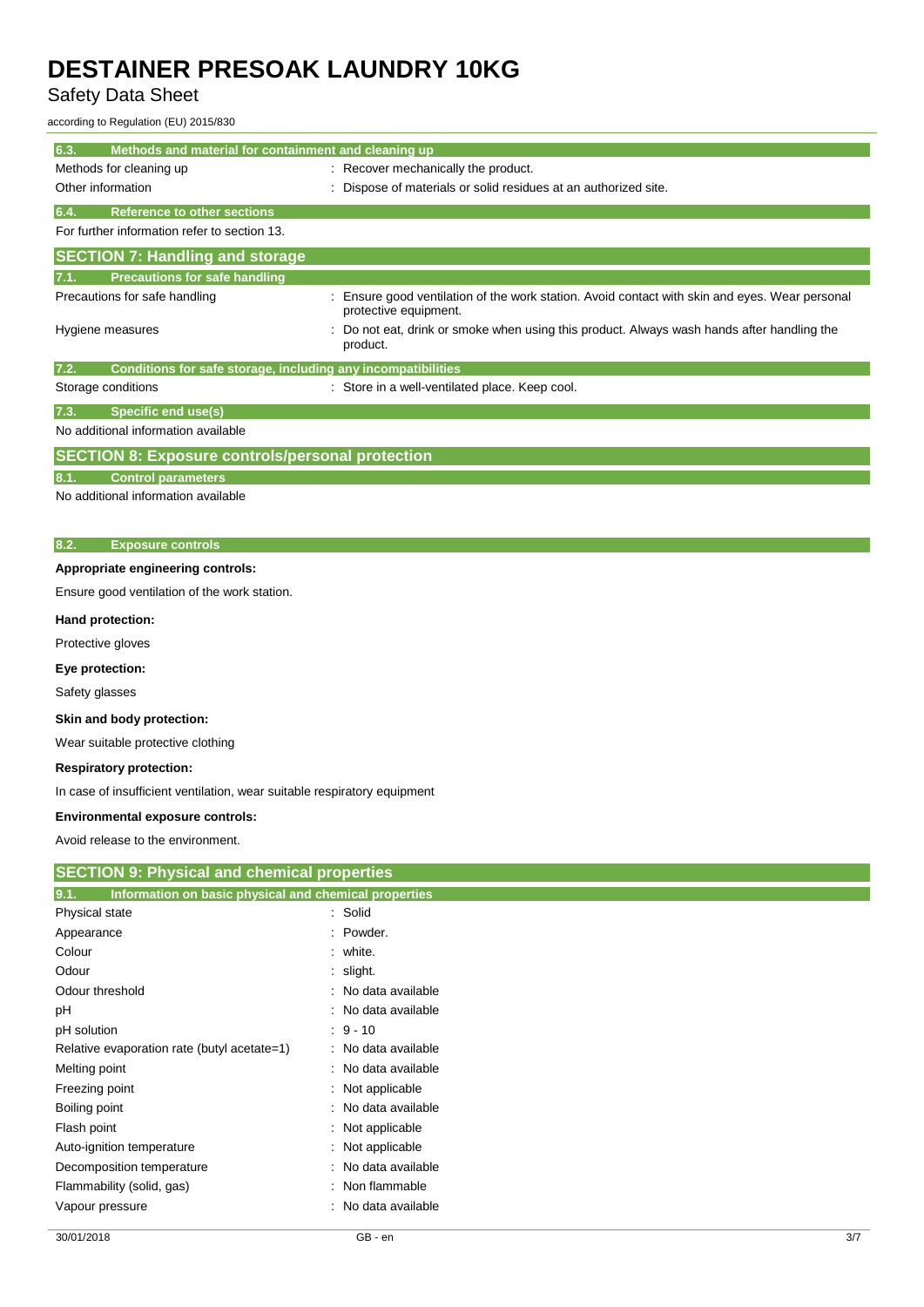# Safety Data Sheet

according to Regulation (EU) 2015/830

| Relative vapour density at 20 °C | : No data available                |
|----------------------------------|------------------------------------|
| Relative density                 | : Not applicable                   |
| Solubility                       | : Soluble in water.                |
| Log Pow                          | : No data available                |
| Viscosity, kinematic             | : Not applicable                   |
| Viscosity, dynamic               | : No data available                |
| Explosive properties             | Product is not explosive.          |
| Oxidising properties             | : Oxidising solids Not applicable. |
| Explosive limits                 | Not applicable<br>٠                |

#### **9.2. Other information** No additional information available

| No additional information available                                                |
|------------------------------------------------------------------------------------|
| <b>SECTION 10: Stability and reactivity</b>                                        |
| <b>Reactivity</b><br>10.1.                                                         |
| The product is non-reactive under normal conditions of use, storage and transport. |
| 10.2.<br><b>Chemical stability</b>                                                 |
| Stable under normal conditions.                                                    |
| 10.3.<br><b>Possibility of hazardous reactions</b>                                 |
| No dangerous reactions known under normal conditions of use.                       |
| <b>Conditions to avoid</b><br>10.4.                                                |
| None under recommended storage and handling conditions (see section 7).            |
| <b>Incompatible materials</b><br>10.5.                                             |
| Strong acids.                                                                      |
| <b>Hazardous decomposition products</b><br>10.6.                                   |

On burning: release of carbon monoxide - carbon dioxide.

Aspiration hazard **in the set of the set of the set of the set of the set of the set of the set of the set of the set of the set of the set of the set of the set of the set of the set of the set of the set of the set of th** 

| <b>SECTION 11: Toxicological information</b>          |                            |
|-------------------------------------------------------|----------------------------|
| 11.1.<br>Information on toxicological effects         |                            |
| Acute toxicity                                        | : Not classified           |
| sodium carbonate (497-19-8)                           |                            |
| LD50 oral                                             | 4090 mg/kg bodyweight      |
| LD50 dermal                                           | > 2000 mg/kg bodyweight    |
| LC50 inhalation rat (Dust/Mist - mg/l/4h)             | 2300 mg/m <sup>3</sup>     |
| Sodium percarbonate (15630-89-4)                      |                            |
| LD50 oral                                             | 1034 mg/kg bodyweight      |
| LD50 dermal                                           | > 2000 mg/kg bodyweight    |
| Skin corrosion/irritation                             | Not classified<br>÷        |
| Serious eye damage/irritation                         | Causes serious eye damage. |
| Respiratory or skin sensitisation                     | Not classified<br>۰.       |
| Germ cell mutagenicity                                | Not classified<br>÷        |
| Carcinogenicity                                       | : Not classified           |
| Reproductive toxicity                                 | Not classified<br>÷        |
| Specific target organ toxicity (single exposure)      | : Not classified           |
| Specific target organ toxicity (repeated<br>exposure) | Not classified<br>÷        |

| <b>SECTION 12: Ecological information</b> |                                                                                                                            |
|-------------------------------------------|----------------------------------------------------------------------------------------------------------------------------|
| 12.1.<br><b>Toxicity</b>                  |                                                                                                                            |
| Ecology - general                         | : The product is not considered harmful to aquatic organisms nor to cause long-term adverse<br>effects in the environment. |
| sodium carbonate (497-19-8)               |                                                                                                                            |
| LC50 fish 1                               | 300 mg/l                                                                                                                   |
| EC50 other aquatic organisms 1            | 265 mg/l                                                                                                                   |
|                                           |                                                                                                                            |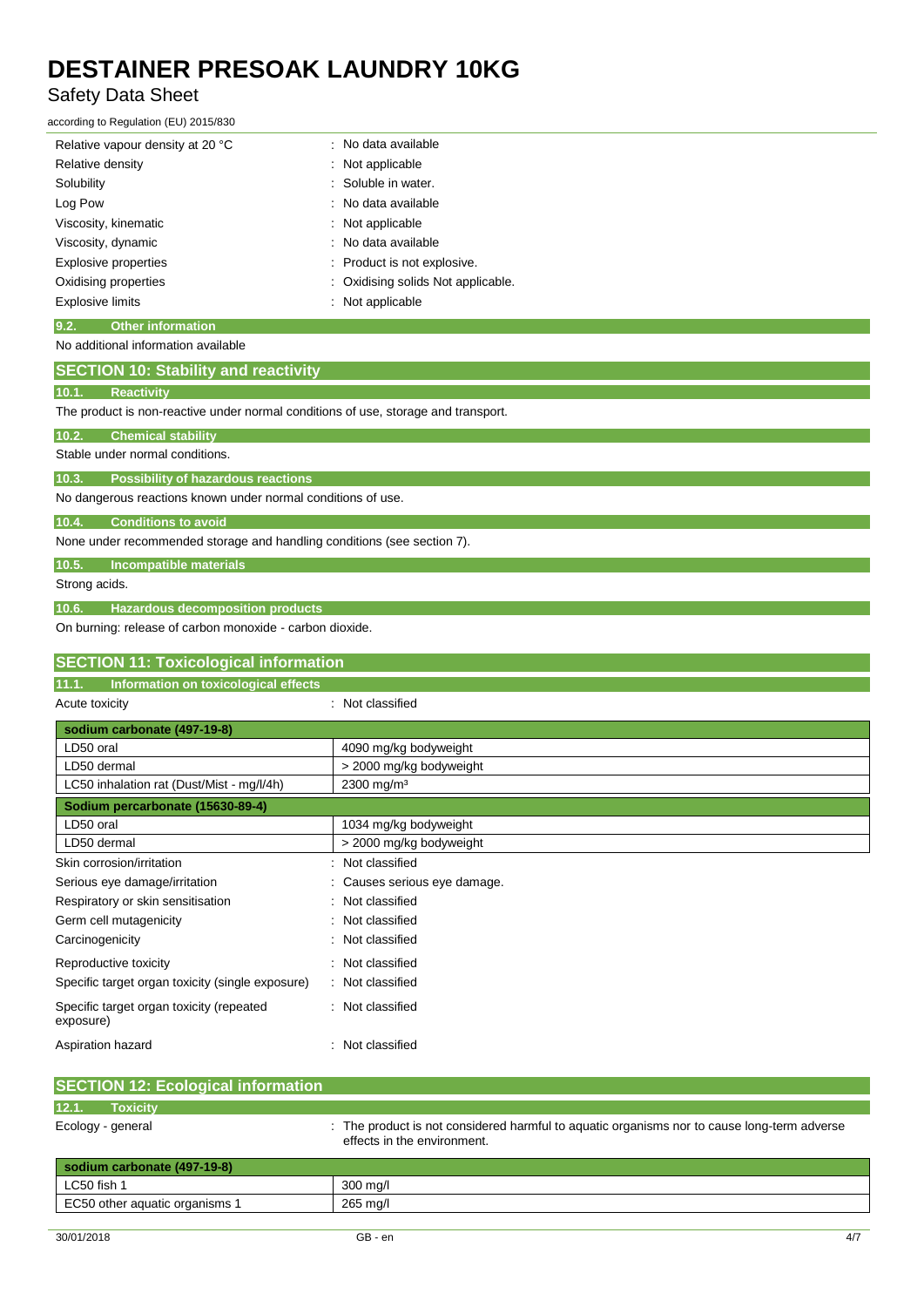# Safety Data Sheet

| according to Regulation (EU) 2015/830                               |                                                                                                                                                                                                                                                                                                                                                                                                  |
|---------------------------------------------------------------------|--------------------------------------------------------------------------------------------------------------------------------------------------------------------------------------------------------------------------------------------------------------------------------------------------------------------------------------------------------------------------------------------------|
| sodium carbonate (497-19-8)                                         |                                                                                                                                                                                                                                                                                                                                                                                                  |
| EC50 other aquatic organisms 2                                      | IC50 algea (72 h) mg/l                                                                                                                                                                                                                                                                                                                                                                           |
| ISOTRIDECANOL ETHOXYLATE (EO 6 - 20) (24938-91-8)                   |                                                                                                                                                                                                                                                                                                                                                                                                  |
| LC50 fish 1                                                         | 1 - 100 mg/l                                                                                                                                                                                                                                                                                                                                                                                     |
| EC50 Daphnia 1                                                      | 1 - 100 mg/l                                                                                                                                                                                                                                                                                                                                                                                     |
| Sodium percarbonate (15630-89-4)                                    |                                                                                                                                                                                                                                                                                                                                                                                                  |
| LC50 fish 1                                                         | $> 70$ mg/l                                                                                                                                                                                                                                                                                                                                                                                      |
| EC50 other aquatic organisms 1                                      | 4.9 mg/l EC50 waterflea (48 h)                                                                                                                                                                                                                                                                                                                                                                   |
|                                                                     |                                                                                                                                                                                                                                                                                                                                                                                                  |
| 12.2.<br><b>Persistence and degradability</b>                       |                                                                                                                                                                                                                                                                                                                                                                                                  |
| <b>DESTAINER PRESOAK LAUNDRY 10KG</b>                               |                                                                                                                                                                                                                                                                                                                                                                                                  |
| Persistence and degradability                                       | The surfactant(s) contained in this preparation complies(comply) with the biodegradability<br>criteria as laid down in Regulation (EC) No. 648/2004 on detergents. Data to support this<br>assertion are held at the disposal of the competent authorities of the Member States and will<br>be made available to them, at their direct request or at the request of a detergent<br>manufacturer. |
| 12.3.<br><b>Bioaccumulative potential</b>                           |                                                                                                                                                                                                                                                                                                                                                                                                  |
| sodium carbonate (497-19-8)                                         |                                                                                                                                                                                                                                                                                                                                                                                                  |
| Log Pow                                                             | -6.19                                                                                                                                                                                                                                                                                                                                                                                            |
| <b>Mobility in soil</b><br>12.4.                                    |                                                                                                                                                                                                                                                                                                                                                                                                  |
| No additional information available                                 |                                                                                                                                                                                                                                                                                                                                                                                                  |
| 12.5.<br><b>Results of PBT and vPvB assessment</b>                  |                                                                                                                                                                                                                                                                                                                                                                                                  |
| The product does not meet the PBT and vPvB classification criteria. |                                                                                                                                                                                                                                                                                                                                                                                                  |
|                                                                     |                                                                                                                                                                                                                                                                                                                                                                                                  |
| 12.6.<br><b>Other adverse effects</b>                               |                                                                                                                                                                                                                                                                                                                                                                                                  |
| No additional information available                                 |                                                                                                                                                                                                                                                                                                                                                                                                  |
| <b>SECTION 13: Disposal considerations</b>                          |                                                                                                                                                                                                                                                                                                                                                                                                  |
| 13.1.<br><b>Waste treatment methods</b>                             |                                                                                                                                                                                                                                                                                                                                                                                                  |
| Regional legislation (waste)                                        | : Disposal must be done according to official regulations.                                                                                                                                                                                                                                                                                                                                       |
| <b>SECTION 14: Transport information</b>                            |                                                                                                                                                                                                                                                                                                                                                                                                  |
| In accordance with ADR / RID / IMDG / IATA / ADN                    |                                                                                                                                                                                                                                                                                                                                                                                                  |
|                                                                     |                                                                                                                                                                                                                                                                                                                                                                                                  |
| 14.1.<br><b>UN number</b>                                           |                                                                                                                                                                                                                                                                                                                                                                                                  |
| UN-No. (ADR)                                                        | : Not applicable                                                                                                                                                                                                                                                                                                                                                                                 |
| UN-No. (IMDG)                                                       | : Not applicable                                                                                                                                                                                                                                                                                                                                                                                 |
| UN-No. (IATA)                                                       | : Not applicable                                                                                                                                                                                                                                                                                                                                                                                 |
| UN-No. (ADN)                                                        | : Not applicable                                                                                                                                                                                                                                                                                                                                                                                 |
| UN-No. (RID)                                                        | : Not applicable                                                                                                                                                                                                                                                                                                                                                                                 |
| 14.2.<br><b>UN proper shipping name</b>                             |                                                                                                                                                                                                                                                                                                                                                                                                  |
| Proper Shipping Name (ADR)                                          | : Not applicable                                                                                                                                                                                                                                                                                                                                                                                 |
| Proper Shipping Name (IMDG)                                         | Not applicable                                                                                                                                                                                                                                                                                                                                                                                   |
| Proper Shipping Name (IATA)                                         | Not applicable                                                                                                                                                                                                                                                                                                                                                                                   |
| Proper Shipping Name (ADN)                                          | Not applicable                                                                                                                                                                                                                                                                                                                                                                                   |
| Proper Shipping Name (RID)                                          | : Not applicable                                                                                                                                                                                                                                                                                                                                                                                 |
| 14.3.<br><b>Transport hazard class(es)</b><br><b>ADR</b>            |                                                                                                                                                                                                                                                                                                                                                                                                  |
| Transport hazard class(es) (ADR)                                    | : Not applicable                                                                                                                                                                                                                                                                                                                                                                                 |
|                                                                     |                                                                                                                                                                                                                                                                                                                                                                                                  |
| <b>IMDG</b>                                                         |                                                                                                                                                                                                                                                                                                                                                                                                  |
| Transport hazard class(es) (IMDG)                                   | : Not applicable                                                                                                                                                                                                                                                                                                                                                                                 |
|                                                                     |                                                                                                                                                                                                                                                                                                                                                                                                  |
| <b>IATA</b>                                                         |                                                                                                                                                                                                                                                                                                                                                                                                  |
| Transport hazard class(es) (IATA)                                   | : Not applicable                                                                                                                                                                                                                                                                                                                                                                                 |

### **ADN**

| Transport hazard class(es) (ADN) |  |  |
|----------------------------------|--|--|

: Not applicable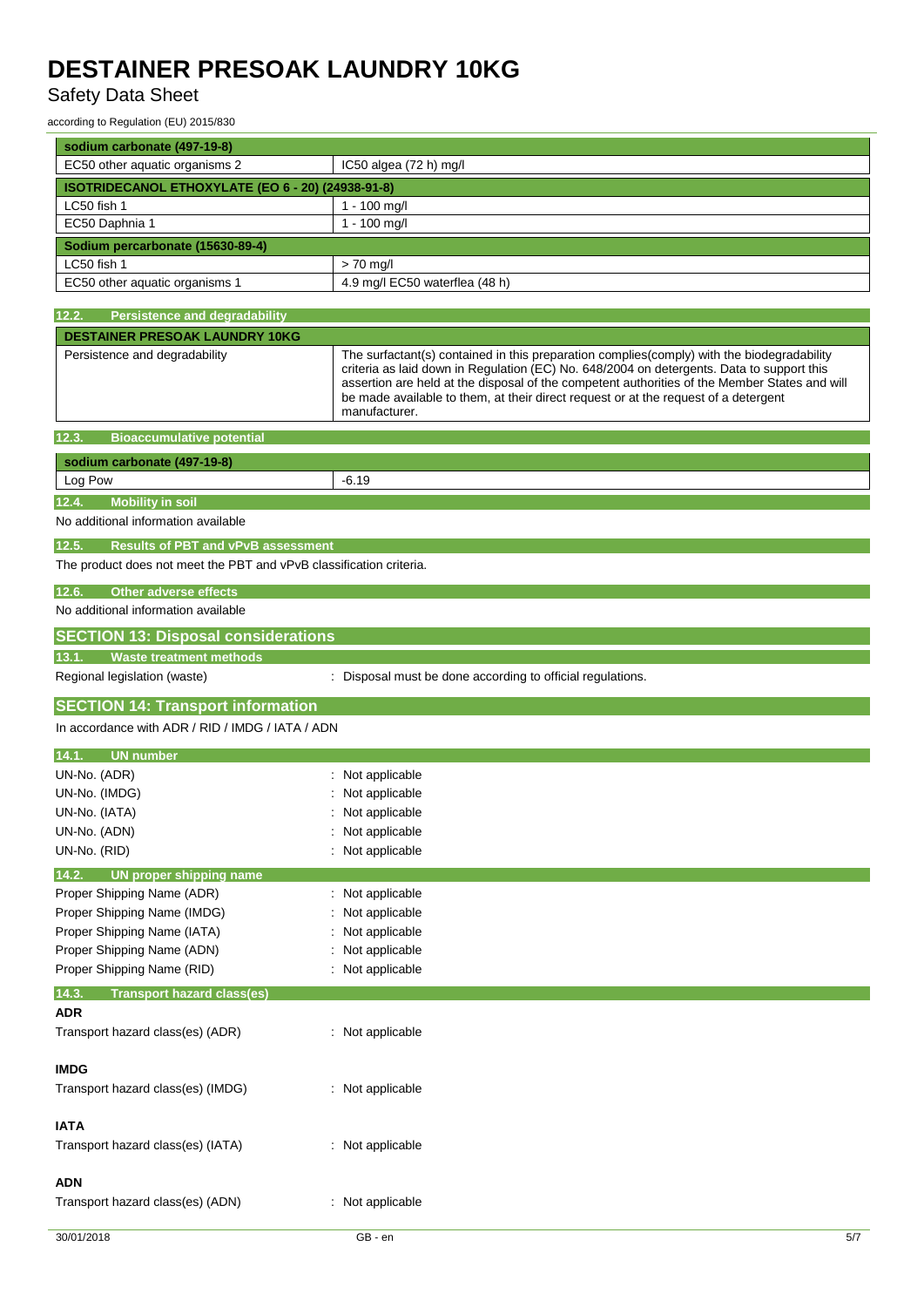Safety Data Sheet

according to Regulation (EU) 2015/830

### **RID**

| Transport hazard class(es) (RID)      | : Not applicable                         |  |
|---------------------------------------|------------------------------------------|--|
| 14.4.<br><b>Packing group</b>         |                                          |  |
| Packing group (ADR)                   | : Not applicable                         |  |
| Packing group (IMDG)                  | : Not applicable                         |  |
| Packing group (IATA)                  | : Not applicable                         |  |
| Packing group (ADN)                   | : Not applicable                         |  |
| Packing group (RID)                   | Not applicable                           |  |
| 14.5.<br><b>Environmental hazards</b> |                                          |  |
| Dangerous for the environment         | : No                                     |  |
| Marine pollutant                      | : No                                     |  |
| Other information                     | : No supplementary information available |  |

#### **14.6. Special precautions for user**

#### **- Overland transport**

Not applicable

#### **- Transport by sea**

Not applicable

**- Air transport**

Not applicable

#### **- Inland waterway transport**

Not applicable

### **- Rail transport**

Not applicable

#### **14.7. Transport in bulk according to Annex II of MARPOL and the IBC Code**

### Not applicable

### **SECTION 15: Regulatory information**

**15.1. Safety, health and environmental regulations/legislation specific for the substance or mixture**

#### **15.1.1. EU-Regulations**

Contains no REACH substances with Annex XVII restrictions Contains no substance on the REACH candidate list Contains no REACH Annex XIV substances

#### **15.1.2. National regulations**

No additional information available

#### **15.2. Chemical safety assessment**

No chemical safety assessment has been carried out

## **SECTION 16: Other information**

#### Changes from Previous version:

- UFI number added in section 1.1
- P-Statements added in Section 2.2

Abbreviations and acronyms:

| <b>ADN</b>  | European Agreement concerning the International Carriage of Dangerous Goods by Inland Waterways |  |
|-------------|-------------------------------------------------------------------------------------------------|--|
| <b>ADR</b>  | European Agreement concerning the International Carriage of Dangerous Goods by Road             |  |
| <b>ATE</b>  | <b>Acute Toxicity Estimate</b>                                                                  |  |
| <b>CLP</b>  | Classification Labelling Packaging Regulation; Regulation (EC) No 1272/2008                     |  |
| <b>EC50</b> | Median effective concentration                                                                  |  |
| <b>IATA</b> | International Air Transport Association                                                         |  |
| <b>IMDG</b> | International Maritime Dangerous Goods                                                          |  |